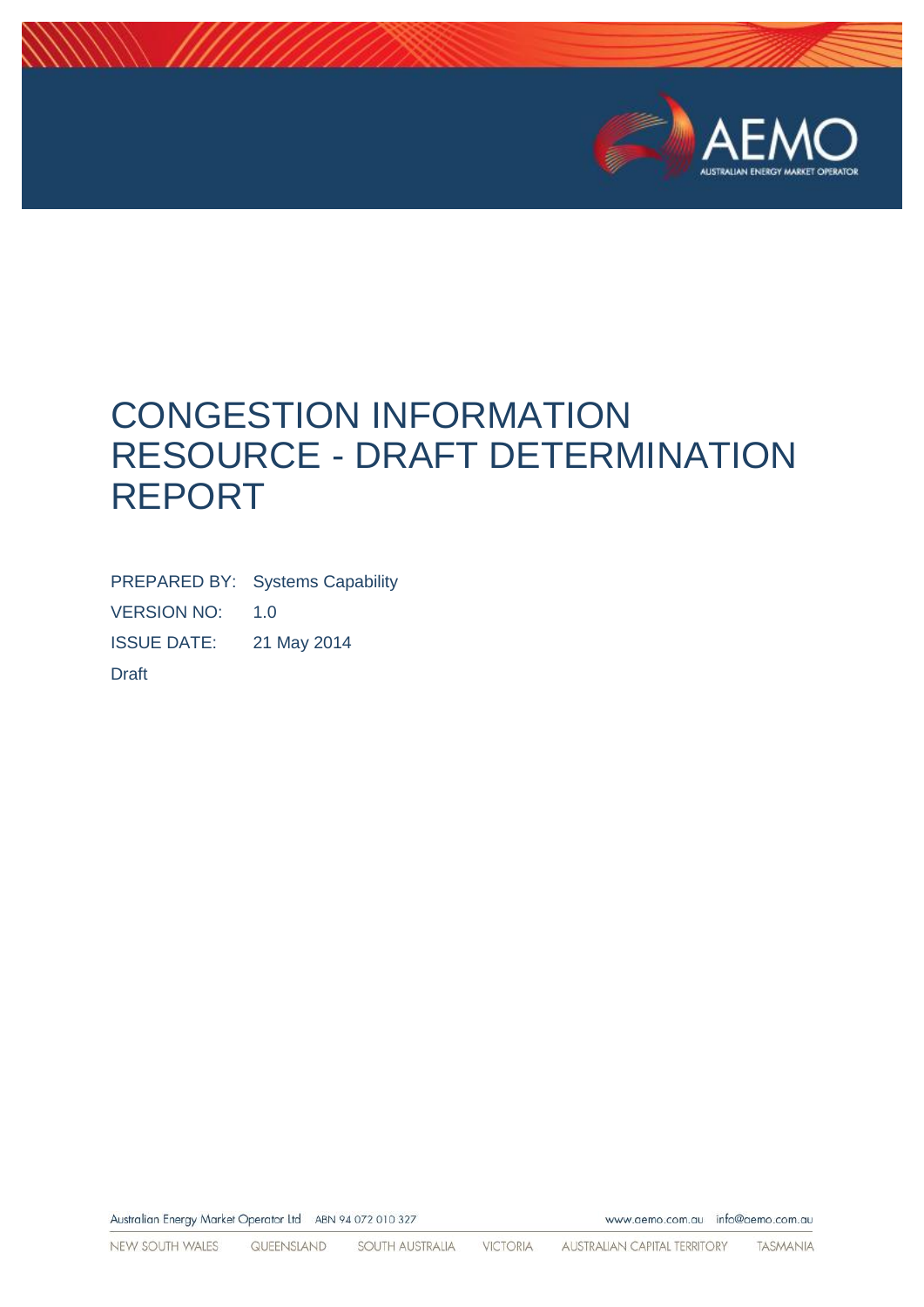# Table of Contents

|                                                                       | NOTICE OF SECOND STAGE OF RULES CONSULTATION<br>Ш                          |                 |  |  |
|-----------------------------------------------------------------------|----------------------------------------------------------------------------|-----------------|--|--|
| $\mathbf 1$ .                                                         | <b>BACKGROUND</b>                                                          | 6               |  |  |
| 1.1                                                                   | <b>Matter under consultation</b>                                           | $6\phantom{1}6$ |  |  |
| 1.2                                                                   | The consultation and decision-making process                               | $6\phantom{1}6$ |  |  |
| 2.                                                                    | <b>INTERPRETATION OF THE RULES</b>                                         | $\overline{7}$  |  |  |
| 3.                                                                    | <b>CONSIDERATION OF SUBMISSIONS</b>                                        | 8               |  |  |
| 3.1                                                                   | <b>List of submissions received</b>                                        | 8               |  |  |
| 3.2                                                                   | <b>Meetings and forums</b>                                                 | 8               |  |  |
| 4.                                                                    | <b>MATERIAL ISSUES RAISED BY CONSULTED PERSONS</b>                         | 8               |  |  |
| 4.1                                                                   | Material Issue 1: AEMO to discontinue the current Quarterly Interconnector |                 |  |  |
|                                                                       | <b>Performance Report</b>                                                  | 8               |  |  |
| 4.1.1                                                                 | Summary of issue                                                           | 8               |  |  |
| 4.1.2                                                                 | AEMO response                                                              | 9               |  |  |
| 4.1.3                                                                 | Outcome                                                                    | 9               |  |  |
| 4.2                                                                   | <b>Material Issue 2: Transmission line diagrams</b>                        | 9               |  |  |
| 4.2.1                                                                 | Summary of issue                                                           | 9               |  |  |
| 4.2.2                                                                 | <b>AEMO</b> response                                                       | 9               |  |  |
| 4.2.3                                                                 | Outcome                                                                    | 10              |  |  |
| 5.                                                                    | <b>DETERMINATION</b>                                                       | 10              |  |  |
| 6.                                                                    | <b>GLOSSARY AND ABBREVIATIONS</b>                                          | 11              |  |  |
| $\mathbf{7}$                                                          | <b>REFERENCES</b>                                                          | 11              |  |  |
| <b>APPENDIX 1 - SUBMISSIONS RECEIVED</b><br>12                        |                                                                            |                 |  |  |
| ATTACHMENT 1 - COPY THE NOTICE OF FIRST STAGE OF RULES CONSULTATION13 |                                                                            |                 |  |  |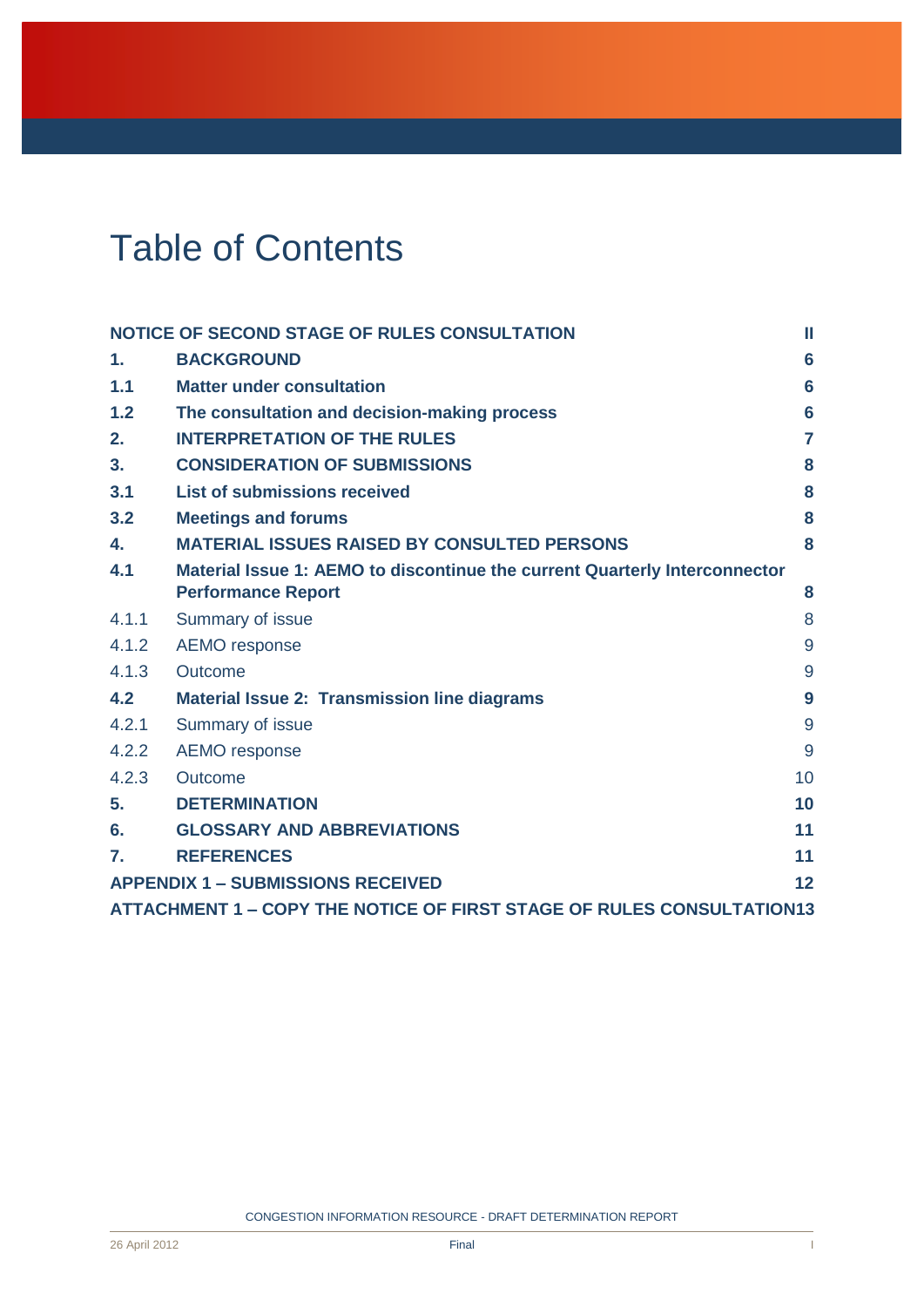# <span id="page-2-0"></span>**NOTICE OF SECOND STAGE OF RULES CONSULTATION**

[National Electricity Rules – clause 8.9]

Congestion Information Resource Guidelines

This notice informs all Registered Participants, Intending Participants and interested parties (**Consulted Persons**) that AEMO is conducting a consultation on the congestion information resource guidelines.

This consultation is being conducted under clause 3.7A of the National Electricity Rules (**Rules**) in accordance with the Rules consultation requirements detailed in clause 8.9 of the Rules.

#### **Date of notice**

This Notice of Second Stage of Rules Consultation was issued on 21 May 2014.

#### **First Stage of Consultation**

AEMO issued the Notice of First Stage of Rules Consultation on 13 March 2014.

One submission was received. It has been published on the AEMO website.

There were no requests for meetings.

AEMO has considered the issues raised in the submission and has now produced a Draft Determination and Report.

The Draft Determination and Report is now available to all Consulted Persons for their consideration.

#### **Objectives of the Consultation**

The objectives of the consultation are:

- To provide Consulted Persons with the opportunity to be involved in the development of the congestion information resource (CIR)
- To ensure that Consulted Persons are properly informed about the proposed and the final outcome.

#### **Background**

In June 2008, the AEMC published the final report of its congestion management review (CMR). The CMR final report and other associated reports published by the AEMC during its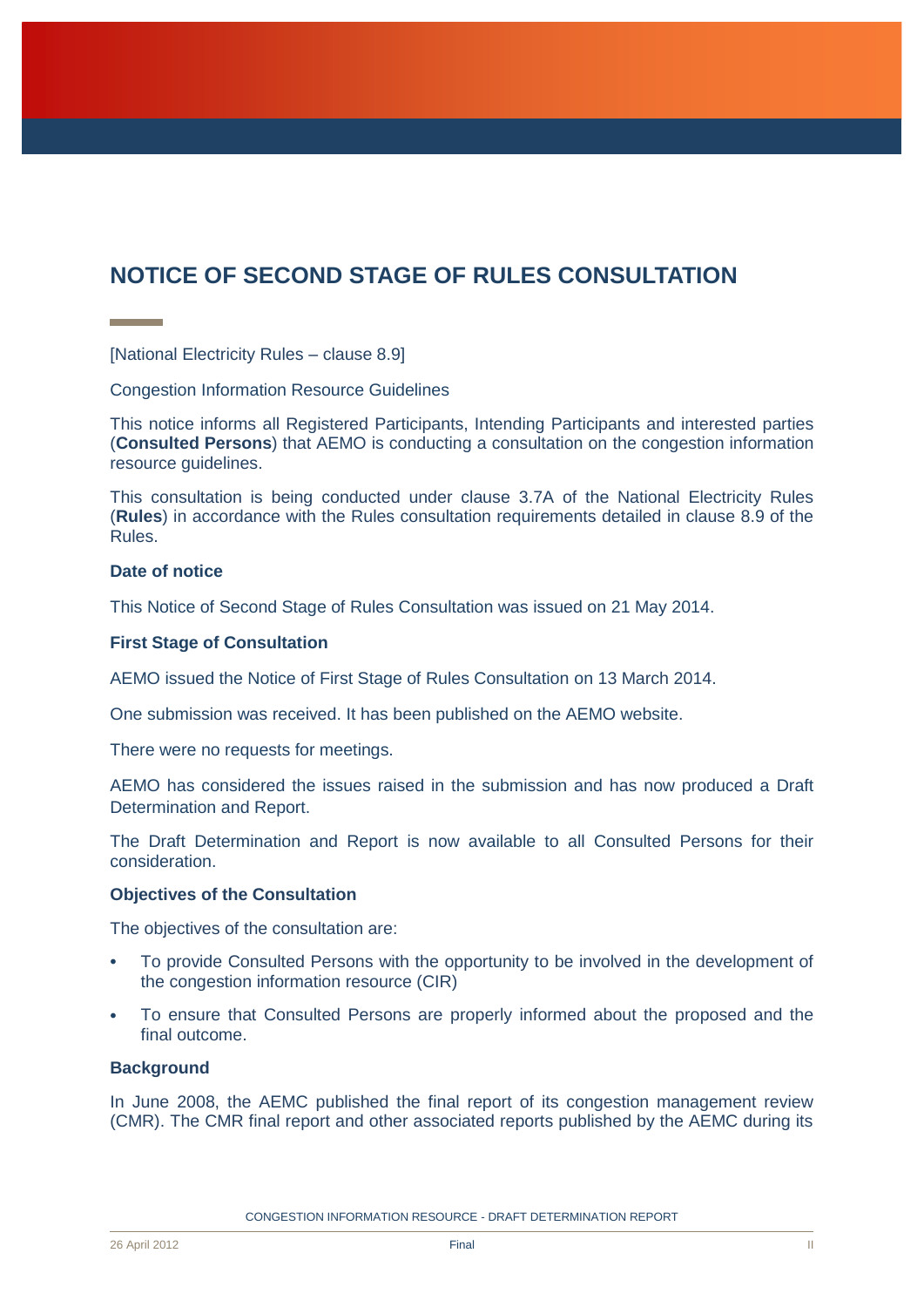congestion management review provide important background information relevant to this consultation. That material is available on the AEMC website<sup>1</sup>.

On 19 February 2009, the AEMC received a Rule change proposal from the MCE in respect of the congestion information resource (CIR). The AEMC then commenced a fast tracked Rule change consultation process. Following completion of that consultation, the National Electricity Amendment (Congestion Information Resource Rule) No 16 2009 commenced operation on 1 September 2009. Full details of the Rule change consultation leading to the making of this Rule are also available on the AEMC website. It should be noted that the information published by the AEMC in conjunction with its Congestion Management Review, and with the making of this Rule is relevant background to this consultation.

AEMO established the interim CIR in October 2009 and commenced a consultation on the first CIR in December 2009. At the completion of the consultation in April 2010, the guide to the CIR was published on the AEMO website.

As per the guide to the CIR, AEMO annually conducts a formal stakeholder consultation in accordance with clause 3.7A(d) to determine how or if the CIR Guidelines should be changed.

On that basis, AEMO is keen to understand what improvements to the CIR stakeholders would like AEMO to put in place through the CIR Guidelines, and the priority of those proposed improvements.

#### **Matter under Consultation**

The matter under consultation is identified in clause 3.7A of the Rules. This clause provides:

(k)*AEMO* must develop and *publish* guidelines (the *congestion information resource guidelines*) in relation to:

(1) the categories of information to be contained in the *congestion information resource* including the source of that information;

(2) the scope and type of information to be provided by *Transmission Network Service Providers* in accordance with paragraphs (n) and (o);

(3) the processes to be implemented by *AEMO* to obtain the information from *Transmission Network Service Providers* in accordance with paragraphs (n) and (o);

(4) the determination of the intervals for updating and *publishing* the *congestion information resource* under paragraph (e); and

(5) the processes to be implemented by *AEMO* for providing *Market Participants* with information under paragraph (g).

CONGESTION INFORMATION RESOURCE - DRAFT DETERMINATION REPORT

<sup>1</sup> See AEMC website at:<http://www.aemc.gov.au/electricity.php?r=20070416.102156>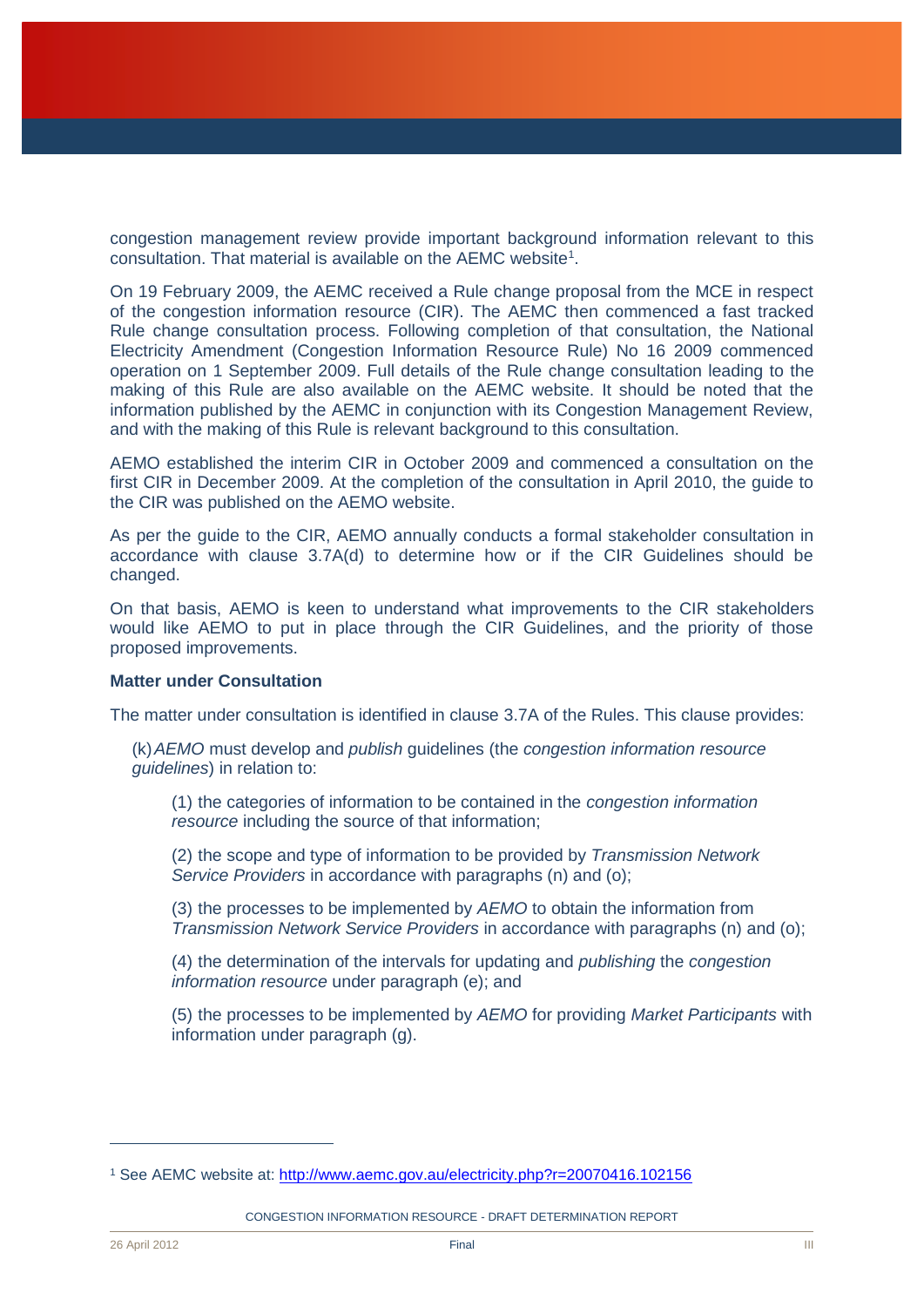### **The Consultation Process**

The following table contains an outline of the consultation process, including key dates. Please note that these dates are proposed dates and may be subject to change by AEMO.

| <b>PROCESS</b>                                                                                                                    | <b>DATE</b>   |
|-----------------------------------------------------------------------------------------------------------------------------------|---------------|
| Closing date for submissions received in response<br>to the Notice of First Stage of Rules Consultation                           | 22 April 2014 |
| Publication of the Draft Determination and Report<br>and invitation to make submissions in response to<br>the Draft Determination | 21 May 2014   |
| Closing date for submissions received in response<br>to the Draft Determination and Report                                        | 4 June 2014   |
| Publication of the final Determination and Report                                                                                 | 17 July 2014  |

### **Invitation to make Submissions**

AEMO invites submissions on the Draft Determination and Report on the Congestion Information Resource Guidelines.

Comments are also invited on any other issues relating to the subject matter of the consultation.

Please identify any information in your submission that you consider to be confidential and provide the reasons why you wish that information to be treated as confidential. AEMO reserves the right to publish material that it does not consider to be confidential, despite your submission as to its confidentiality.

You should also note that material identified as confidential may be accorded less weight in the decision-making process than material that is published.

#### **Closing Date for Submissions**

Submissions in response to this Notice of Second Stage of Rules Consultation should reach AEMO by 5:00pm EST on 4 June 2014.

AEMO has discretion to consider late submissions. Any late submission should explain:

- 1. the reason for the lateness; and
- 2. the detriment to you if AEMO fails to consider your submission.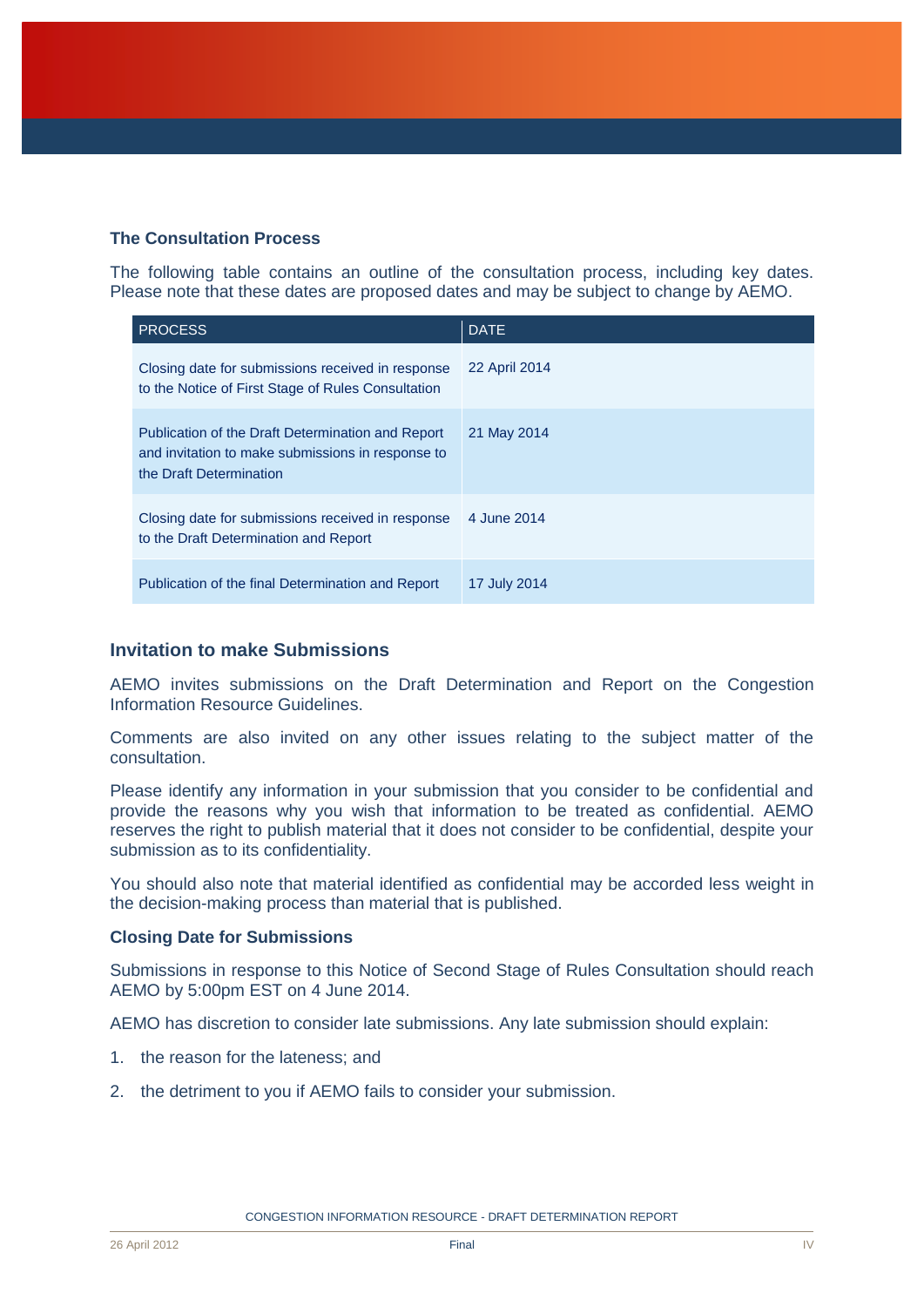#### **Contact Details**

AEMO prefers that submissions be forwarded in electronic format (both PDF and Word) as they will be published on the AEMO website.

Please send all e-mail submissions to Ben Blake at ben.blake@aemo.com.au.

Alternatively, you may post submissions to:

Ben Blake

Manager Congestion Modelling, Systems Capability

AEMO

P.O. Box 7326

Baulkham Hills BC NSW 2153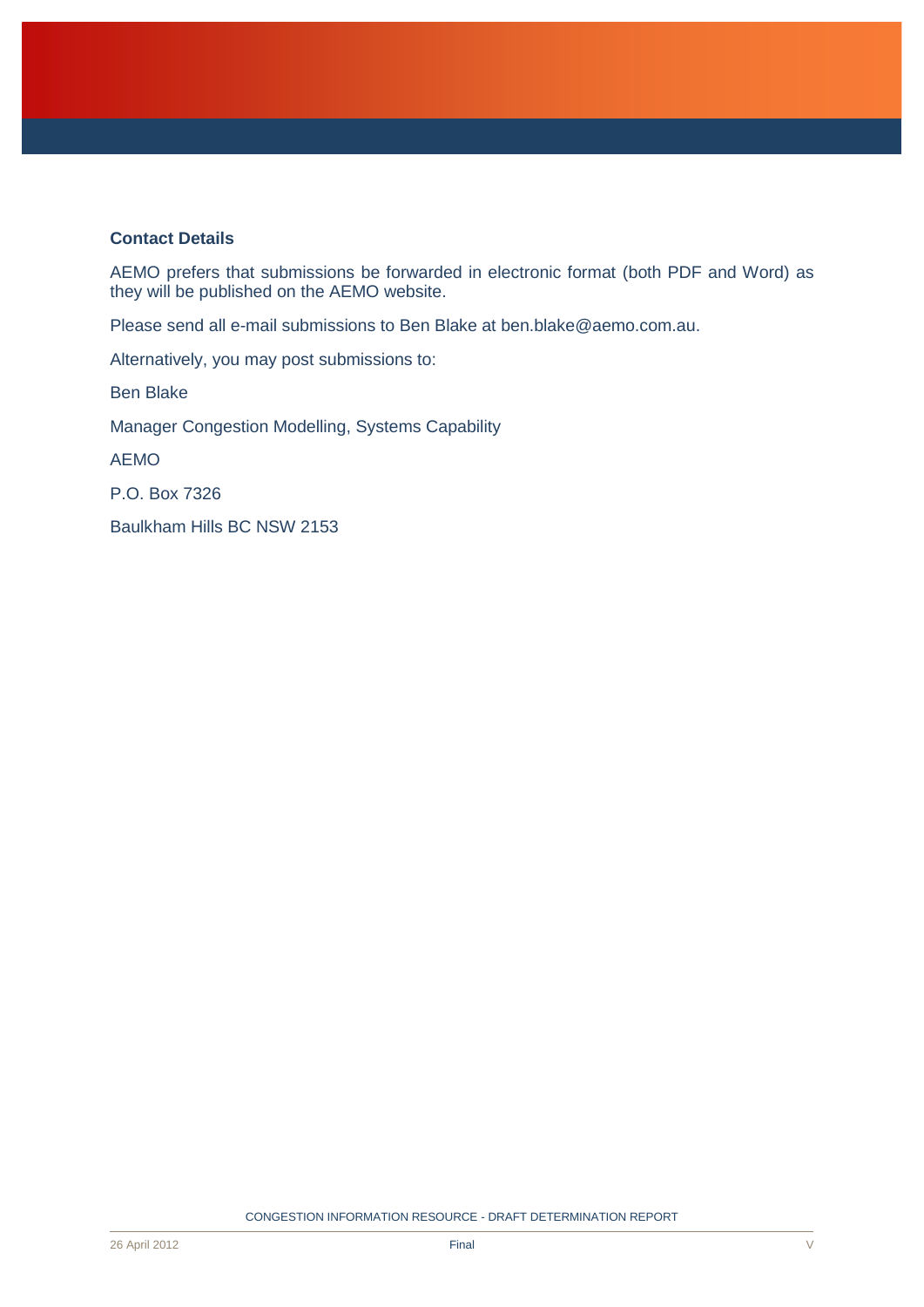# <span id="page-6-0"></span>**1. Background**

### <span id="page-6-1"></span>**1.1 Matter under consultation**

The matter under consultation is identified in clause 3.7A (k) of the Rules. This clause provides:

(k)AEMO must develop and publish guidelines (the congestion information resource guidelines) in relation to:

(1)the categories of information to be contained in the congestion information resource including the source of that information;

(2)the scope and type of information to be provided by Transmission Network Service Providers in accordance with paragraphs (n) and (o);

(3)the processes to be implemented by AEMO to obtain the information from Transmission Network Service Providers in accordance with paragraphs (n) and (o);

(4)the determination of the intervals for updating and publishing the congestion information resource under paragraph (e); and

(5)the processes to be implemented by AEMO for providing Market Participants with information under paragraph (g).

### <span id="page-6-2"></span>**1.2 The consultation and decision-making process**

The following table provides an outline of the consultation process to date:

| <b>PROCESS</b>                                                                                                                                                             | <b>DATE</b>   |
|----------------------------------------------------------------------------------------------------------------------------------------------------------------------------|---------------|
| Notice of First Stage of Rules Consultation issued                                                                                                                         | 13 March 2014 |
| Closing date for submissions received in response to the Notice of First<br><b>Stage of Rules Consultation</b>                                                             | 22 April 2014 |
| Publication of this Draft Determination and issue of Notice Of Second<br>Stage of Rules Consultation inviting submissions in response to the<br><b>Draft Determination</b> | 21 May 2014   |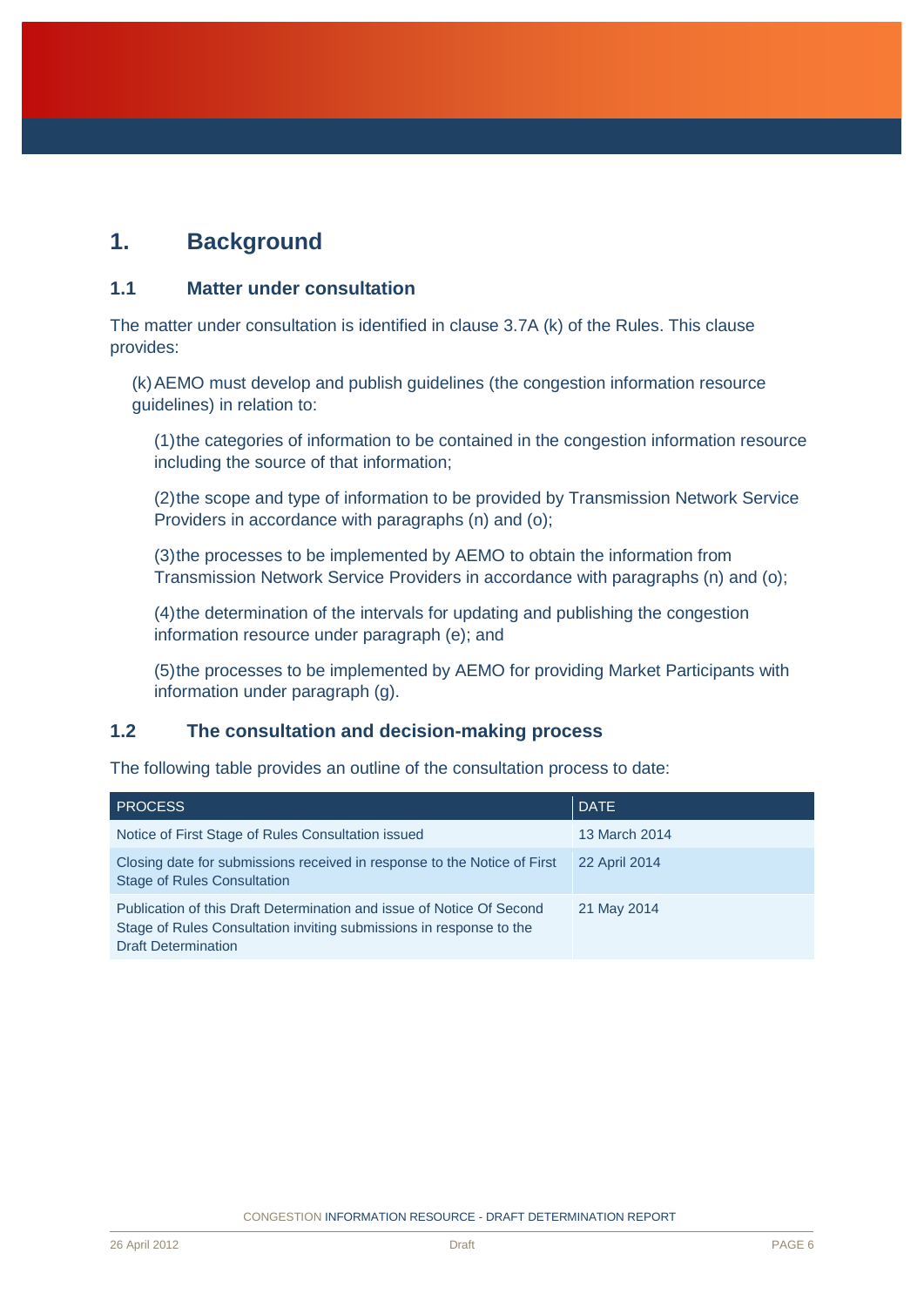*AEMO* issued a Notice of First Stage of Rules Consultation on 13 March 2014. A copy of the *First Stage Notice* is contained in **Attachment 1**. The First Stage Notice invited submissions by 22 April 2014. One submission was received.

The table below lists the remainder of the steps in the consultation process, together with the proposed dates for their completion. Please note that the proposed dates are subject to change by *AEMO*.

| <b>PROCESS</b>                                                                                      | <b>DATE</b>  |
|-----------------------------------------------------------------------------------------------------|--------------|
| Closing date for submissions received in response to this Draft 4 June 2014<br><b>Determination</b> |              |
| <b>Publication of the Final Determination</b>                                                       | 17 July 2014 |

### <span id="page-7-0"></span>**2. Interpretation of the Rules**

Clause 3.7A (k)-(m) of the National Electricity Rules (**Rules**) states:

(k)AEMO must develop and publish guidelines (the congestion information resource guidelines) in relation to:

(1) the categories of information to be contained in the congestion information resource including the source of that information;

(2) the scope and type of information to be provided by Transmission Network Service Providers in accordance with paragraphs (n) and (o);

(3) the processes to be implemented by AEMO to obtain the information from Transmission Network Service Providers in accordance with paragraphs (n) and (o);

(4) the determination of the intervals for updating and publishing the congestion information resource under paragraph (e); and

(5) the processes to be implemented by AEMO for providing Market Participants with information under paragraph (g).

(l) AEMO must develop and publish the first congestion information resource guidelines in accordance with the Rules consultation procedures by 1 September 2010 and there must be a set of congestion information resource guidelines available and up to date at all times after that date.

(m) AEMO must amend the congestion information resource guidelines in accordance with the Rules consultation procedures.

Further to the above, clauses 3.7A (e) and (f) provide that:

(e) Subject to paragraph (f), AEMO must update and publish the information contained in the congestion information resource (whether in whole or in part) at intervals to be determined by AEMO in accordance with the congestion information resource guidelines.

(f) The intervals determined by AEMO for updating and publishing the congestion information resource must be included in the timetable.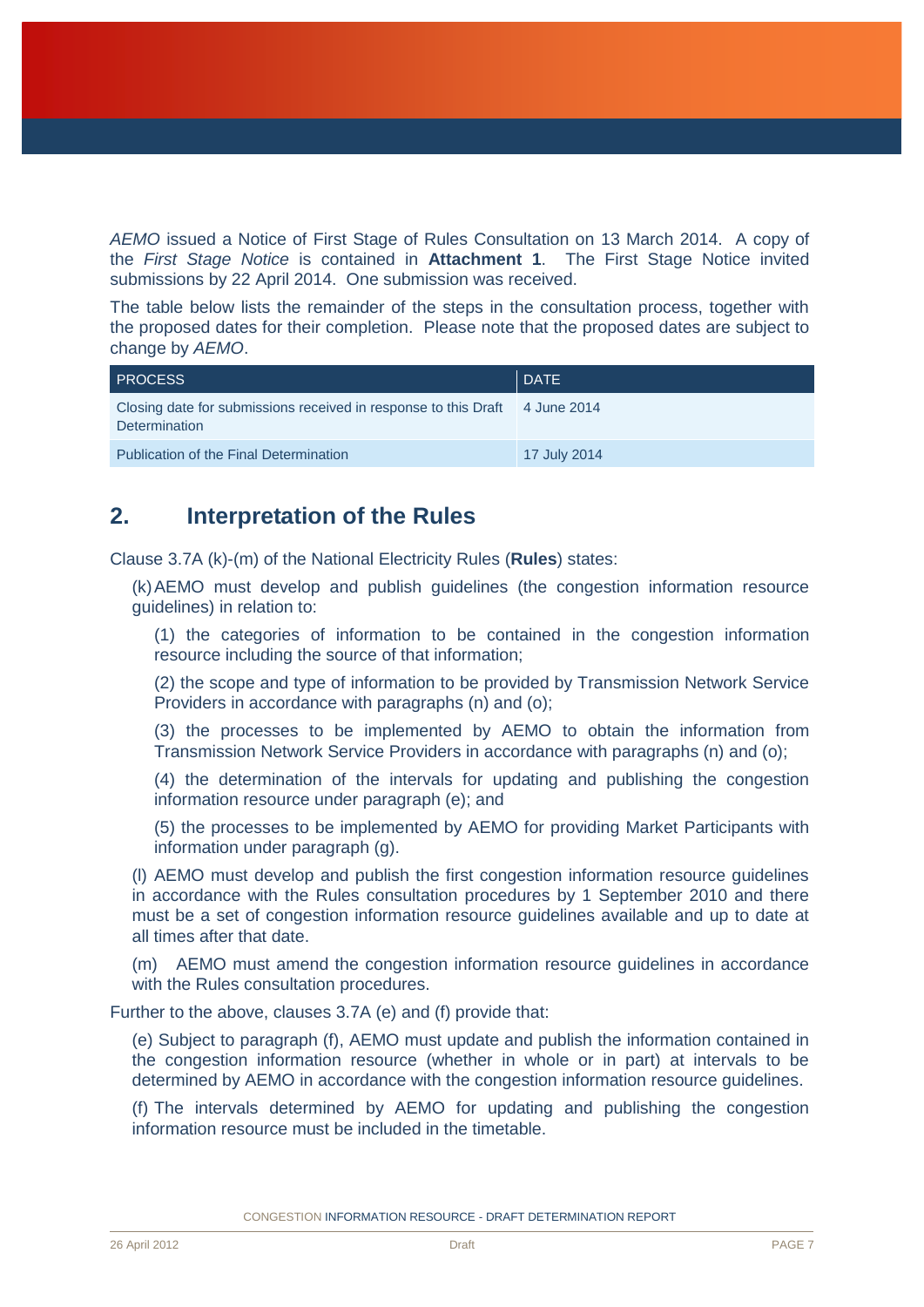# <span id="page-8-0"></span>**3. Consideration of Submissions**

### <span id="page-8-1"></span>**3.1 List of submissions received**

*AEMO received 1* submission in response to the *First Stage Notice*.

The following table contains a list of respondent(s):

| <b>RESPONDENT</b>    | <b>PARTICIPANT TYPE OR OTHER ROLE</b> |
|----------------------|---------------------------------------|
| <b>Origin Energy</b> | Generator                             |

The submission was published on *AEMO's* website.<sup>2</sup>

**Section 4** considers all material issues. **Appendix 3** details, for each *Consulted Person*, each issue raised and, for issues *AEMO* considers to be non-material, *AEMO's* response.

### <span id="page-8-2"></span>**3.2 Meetings and forums**

There were no requests for meetings and no forums were held.

### <span id="page-8-3"></span>**4. Material issues raised by Consulted Persons**

Consulted Persons raised the issues detailed in the following table:

| <b>ISSUE</b><br><b>NUMBER</b> | <b>ISSUE</b>                                                                   | <b>RAISED BY</b>     |
|-------------------------------|--------------------------------------------------------------------------------|----------------------|
|                               | AEMO to discontinue the current Quarterly<br>Interconnector Performance Report | <b>Origin Energy</b> |
|                               | High voltage network diagrams                                                  | <b>Origin Energy</b> |
|                               | Approved augmentations in diagrams                                             | <b>Origin Energy</b> |

### <span id="page-8-4"></span>**4.1 Material Issue 1: AEMO to discontinue the current Quarterly Interconnector Performance Report**

### <span id="page-8-5"></span>**4.1.1 Summary of issue**

### *Origin Energy:*

Origin Energy (Origin) supports AEMO's proposal to discontinue publishing the Quarterly Interconnector Performance Report. The information contained in the Report is generally publically available and can be viewed through a number of software packages. Where

CONGESTION INFORMATION RESOURCE - DRAFT DETERMINATION REPORT

<sup>&</sup>lt;sup>2</sup> Available at: [http://www.aemo.com.au/Consultations/National-Electricity-](http://www.aemo.com.au/Consultations/National-Electricity-Market/Open/~/media/Files/Other/consultations/nem/Origin%20%20AEMO%20%20Congestion%20Information%20Resource%20Guidelines%20%2020140422%20FINAL.ashx)[Market/Open/~/media/Files/Other/consultations/nem/Origin%20%20AEMO%20%20Congestion%20In](http://www.aemo.com.au/Consultations/National-Electricity-Market/Open/~/media/Files/Other/consultations/nem/Origin%20%20AEMO%20%20Congestion%20Information%20Resource%20Guidelines%20%2020140422%20FINAL.ashx) [formation%20Resource%20Guidelines%20%2020140422%20FINAL.ashx](http://www.aemo.com.au/Consultations/National-Electricity-Market/Open/~/media/Files/Other/consultations/nem/Origin%20%20AEMO%20%20Congestion%20Information%20Resource%20Guidelines%20%2020140422%20FINAL.ashx)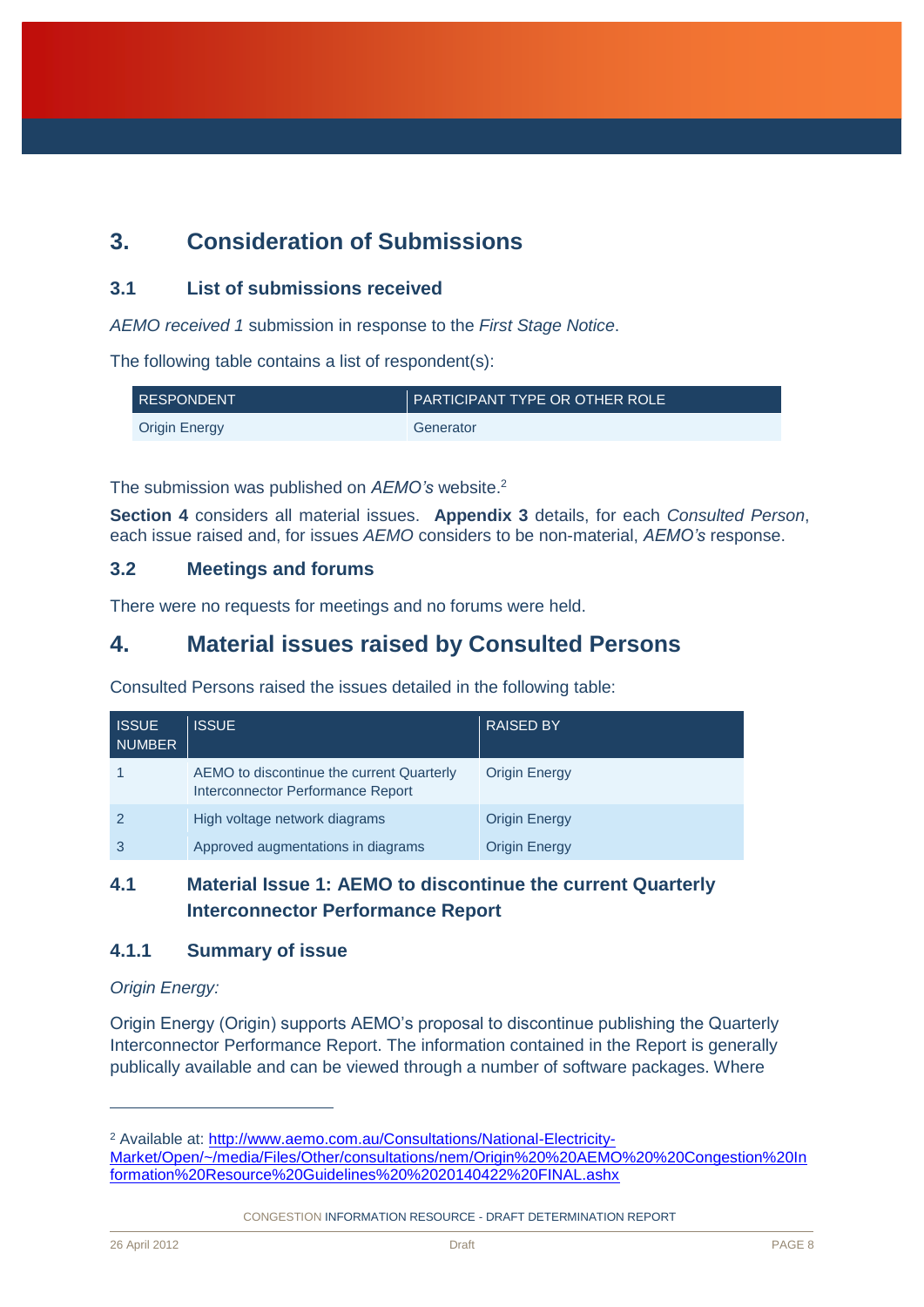AEMO is obliged under the Rules to publish information on interconnector transfer capability and the performance of interconnectors we consider there is an increased benefit in publishing information that may not be otherwise publically available, for example information on constraint binding hours.

Publishing nominal interconnector limits and constraint binding hours that impact interconnector performance in the Monthly Constraint Report and annual NEM Constraint Report could enhance and provide additional benefit to these existing valuable reports. We consider, however, that there should be a clear expectation around the constraints to be included, for example whether the constraint relates to a regional voltage stability limit or an intra-regional thermal limitation. There could also be benefit in including qualitative market information impacting the constraint relating to supply and demand balances.

### <span id="page-9-0"></span>**4.1.2 AEMO response**

AEMO will continue the proposal and update the CIR guidelines.

### <span id="page-9-1"></span>**4.1.3 Outcome**

AEMO will continue the proposal and update the CIR guidelines.

### <span id="page-9-2"></span>**4.2 Material Issue 2: High voltage network diagrams**

### <span id="page-9-3"></span>**4.2.1 Summary of issue**

### *Origin Energy:*

Origin understands AEMO publishes single line diagrams of the national transmission network as part of the National Transmission Network Development Plan (NTNDP). Updates to the single line diagrams as part of the NTNDP process currently only occurs annually. Based on the current network diagrams some network augmentations and developments have been completed but under the current process will not be updated for up to a year after the commissioning of the augmentation.

Origin, therefore, recommends the following:

• The high voltage network diagrams are updated on commissioning of the network augmentation.

### <span id="page-9-4"></span>**4.2.2 AEMO response**

AEMO agrees that it would be beneficial to update the high voltage network diagrams on a more regular basis. However, it is not possible to update the diagrams immediately following each network augmentations. Instead AEMO is investigating updating the diagrams every 6 months.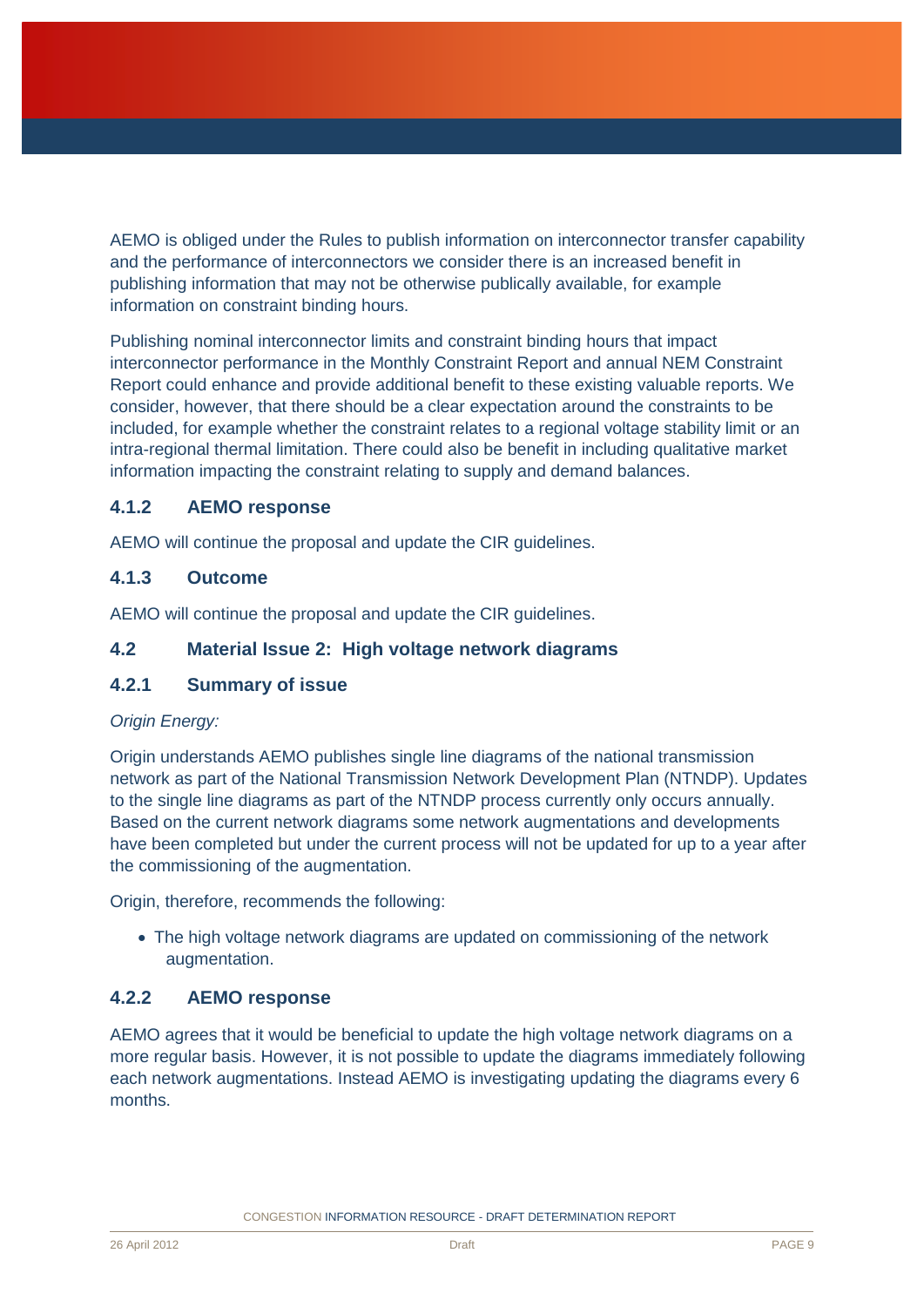### <span id="page-10-0"></span>**4.2.3 Outcome**

AEMO will investigate the possibility of updating the circuit breaker level diagrams every 6 months.

### **4.3 Material Issue 3: Approved augmentations in diagrams**

### **4.3.1 Summary of issue**

### *Origin Energy:*

In addition to the issue in section 4.2.1, Origin also recommends the following:

Approved augmentations be included in the diagrams.

We consider these incremental changes may only impose minimal additional costs on AEMO, if any, and are more likely to relate to a reallocation of resources as updates to the network diagrams are already required.

Having knowledge of when network augmentations have been commissioned would be of benefit to participants. Network augmentations can significantly enhance the capability and performance of the network based on constraint formulation guidelines and therefore have a consequential market impact. We consider a benefit could be provided where this information is provided in a centralised location while acknowledging information on the commissioning of network augmentations is provided in existing periodic reports.

### **4.3.2 AEMO response**

AEMO has investigated the possibility of including approved augmentations in the diagrams and this is a significant amount of work – not just in updating the diagrams, there is also work in gathering information on augmentations such as timing and staging.

Instead of updating the diagrams AEMO is investigating providing information on key augmentations and their timing in a separate document.

### **4.3.3 Outcome**

AEMO will investigate the possibility of providing information on key augmentations separately to the diagrams.

## <span id="page-10-1"></span>**5. Determination**

*AEMO* determines the Guide to the Congestion Information Resource in accordance with clause 3.7 A of the Rules. The draft version of this Guide has been published along with this draft determination (Congestion Information Resource Guidelines – Version 5, Systems Capability, May 2014). Refer - [http://www.aemo.com.au/Consultations/National-Electricity-](http://www.aemo.com.au/Consultations/National-Electricity-Market/Open/2014-Congestion-Information-Resource-consultation)[Market/Open/2014-Congestion-Information-Resource-consultation](http://www.aemo.com.au/Consultations/National-Electricity-Market/Open/2014-Congestion-Information-Resource-consultation)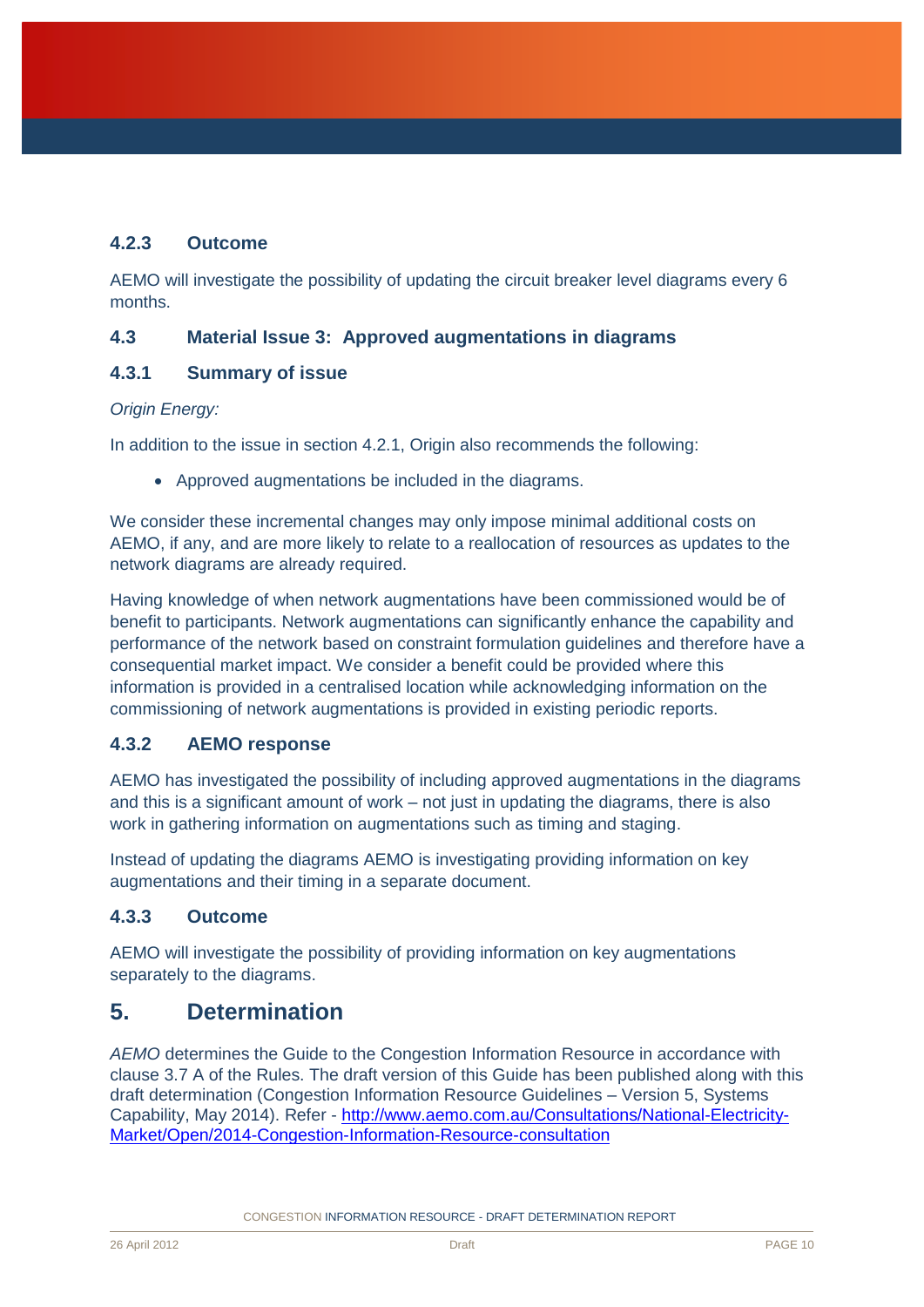# <span id="page-11-0"></span>**6. Glossary and abbreviations**

Following is a glossary of terms and a description of the abbreviations, including acronyms, used in this document.

Note that italicised terms in this document have their meaning as defined in Chapter 10 of the Rules. Capitalised terms bear the meaning given in the table below:

| <b>ABBREVIATION OR TERM</b> | <b>DEFINITION</b>                                                                                                                                                                                                                  |
|-----------------------------|------------------------------------------------------------------------------------------------------------------------------------------------------------------------------------------------------------------------------------|
| <b>AEMC</b>                 | <b>Australian Energy Market Commission</b>                                                                                                                                                                                         |
| <b>AEMO</b>                 | <b>Australian Energy Market Operator</b>                                                                                                                                                                                           |
| <b>CIR</b>                  | <b>Congestion Information Resource</b>                                                                                                                                                                                             |
| Guideline to the CIR        | A document developed by AEMO to provide users of the CIR with a<br>reference that will assist them to identify what information is available.<br>interpret the information and understand how the information has been<br>derived. |
| <b>MCE</b>                  | Ministerial Council on Energy                                                                                                                                                                                                      |
| <b>Rules</b>                | <b>National Electricity Rules</b>                                                                                                                                                                                                  |
| <b>TNSP</b>                 | <b>Transmission Network Service Provider</b>                                                                                                                                                                                       |

# <span id="page-11-1"></span>**7. References**

- 2011 CIR Guidelines consultation: [http://www.aemo.com.au/Consultations/National-](http://www.aemo.com.au/Consultations/National-Electricity-Market/Closed/Congestion-Information-Resource-Guidelines-Consultation)[Electricity-Market/Closed/Congestion-Information-Resource-Guidelines-Consultation](http://www.aemo.com.au/Consultations/National-Electricity-Market/Closed/Congestion-Information-Resource-Guidelines-Consultation)
- 2012 CIR Guidelines consultation: [http://www.aemo.com.au/Consultations/National-](http://www.aemo.com.au/Consultations/National-Electricity-Market/Closed/2012-Congestion-Information-Resource-Guidelines-Consultation)[Electricity-Market/Closed/2012-Congestion-Information-Resource-Guidelines-](http://www.aemo.com.au/Consultations/National-Electricity-Market/Closed/2012-Congestion-Information-Resource-Guidelines-Consultation)**[Consultation](http://www.aemo.com.au/Consultations/National-Electricity-Market/Closed/2012-Congestion-Information-Resource-Guidelines-Consultation)**
- 2013 CIR Guidelines consultation: [http://www.aemo.com.au/Consultations/National-](http://www.aemo.com.au/Consultations/National-Electricity-Market/Open/Congestion-Information-Resource-Guidelines-Consultation-2013)[Electricity-Market/Open/Congestion-Information-Resource-Guidelines-Consultation-2013](http://www.aemo.com.au/Consultations/National-Electricity-Market/Open/Congestion-Information-Resource-Guidelines-Consultation-2013)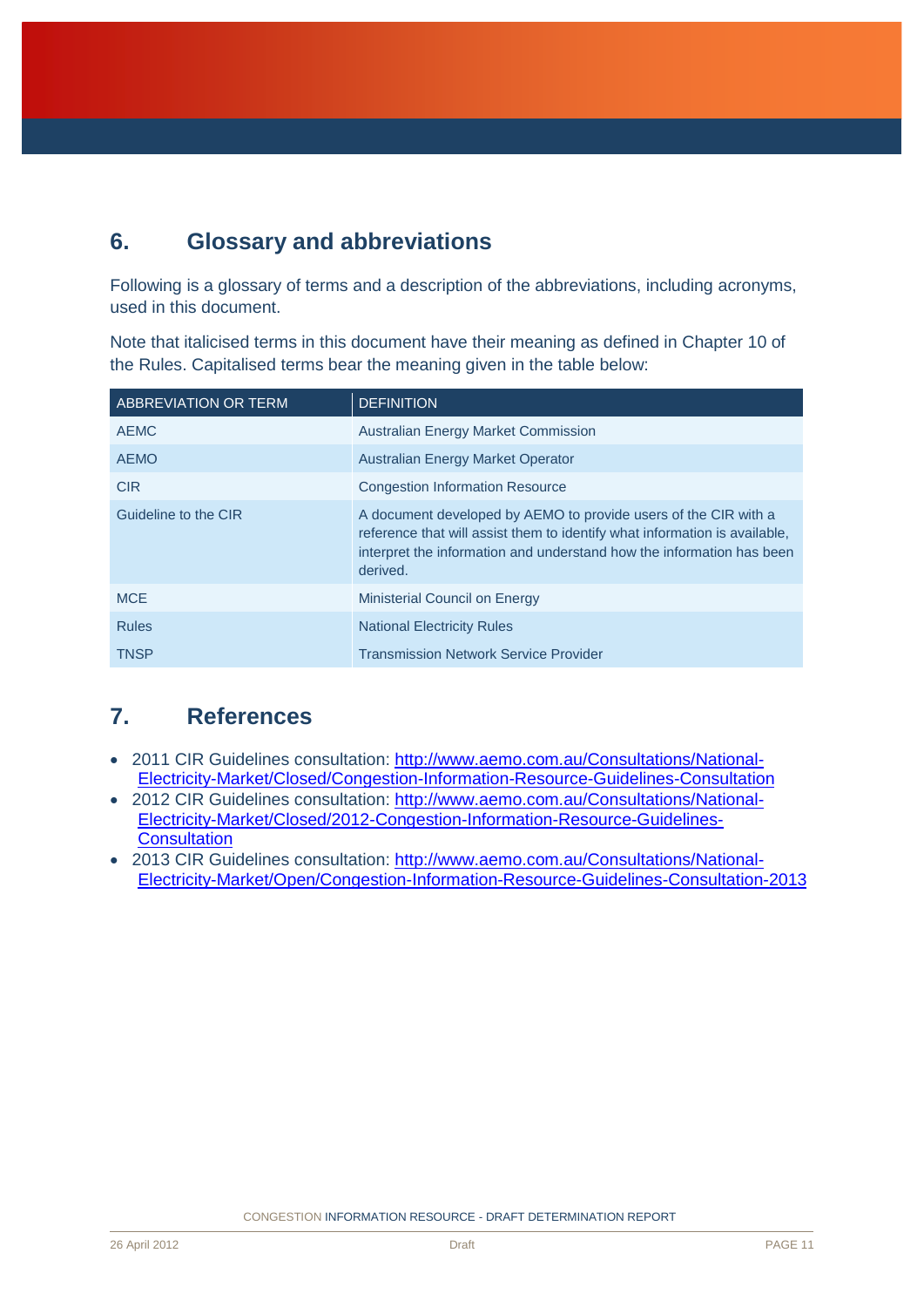# **Appendix 1 – Submissions received**

### **[Private Generators]**

<span id="page-12-0"></span>

| <b>ISSUE</b>     | <b>TOPIC</b>                                                                         | <b>ISSUE</b>      | <b>AEMO RESPONSE</b> | <b>OUTCOME</b>    |
|------------------|--------------------------------------------------------------------------------------|-------------------|----------------------|-------------------|
| Material Issue 1 | AEMO to discontinue the<br>current Quarterly<br>Interconnector Performance<br>Report | See section 4.1.1 | See section 4.1.2    | See section 4.1.3 |
| Material Issue 2 | High voltage network<br>diagrams                                                     | See section 4.2.1 | See section 4.2.2    | See section 4.2.3 |
| Material Issue 3 | Approved augmentations in<br>diagrams                                                | See section 4.3.1 | See section 4.3.2    | See section 4.3.3 |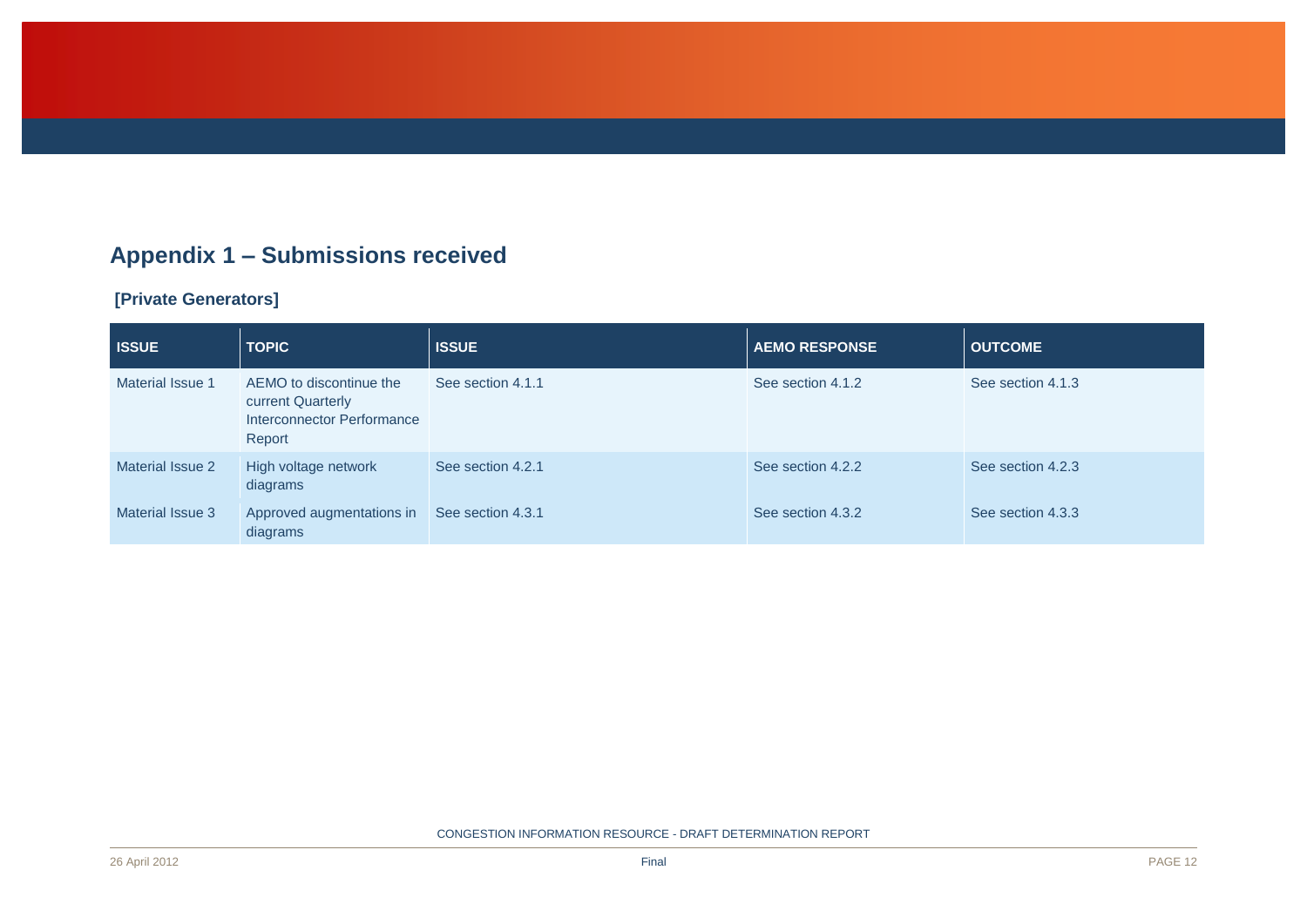## <span id="page-13-0"></span>**Attachment 1 – Copy the Notice of First Stage of Rules Consultation**

### **Notice of First Stage of Rules Consultation**

[National Electricity Rules – clause 8.9]

### **Congestion information resource guidelines**

This notice informs all Registered Participants, Intending Participants and interested parties (**Consulted Persons**) that AEMO is conducting a consultation on the congestion information resource guidelines.

This consultation is being conducted under clause 3.7A of the National Electricity Rules (**Rules**) in accordance with the Rules consultation requirements detailed in clause 8.9 of the Rules.

#### **Date of Notice**

This Notice of First Stage of Rules Consultation was issued on 13 March 2014.

#### **Objectives of the Consultation**

The objectives of the consultation are to:

- Provide Consulted Persons with the opportunity to be involved in the development of the congestion information resource (CIR)
- Ensure that Consulted Persons are properly informed about the proposed and the final outcome.
- Understand what CIR improvements stakeholders would like AEMO to put in place through the CIR Guidelines, and the priority of those proposed improvements.

#### **Background**

In June 2008, the AEMC published the final report of its congestion management review (CMR). The CMR final report and other associated reports published by the AEMC during the review provide important background information relevant to this consultation. The reports are available on the  $AEMC$  website<sup>3</sup>.

On 19 February 2009, the AEMC received a Rule change proposal from the Ministerial Council on Energy (MCE) regarding the CIR. The AEMC then commenced a fast-tracked Rule change consultation process. Following completion of that consultation, the National Electricity Amendment (CIR Rule) No 16 2009 commenced operation on 1 September 2009.

CONGESTION INFORMATION RESOURCE - DRAFT DETERMINATION REPORT

<sup>3</sup> Available at:<http://www.aemc.gov.au/Markets-Reviews-Advice/Congestion-Management-Review>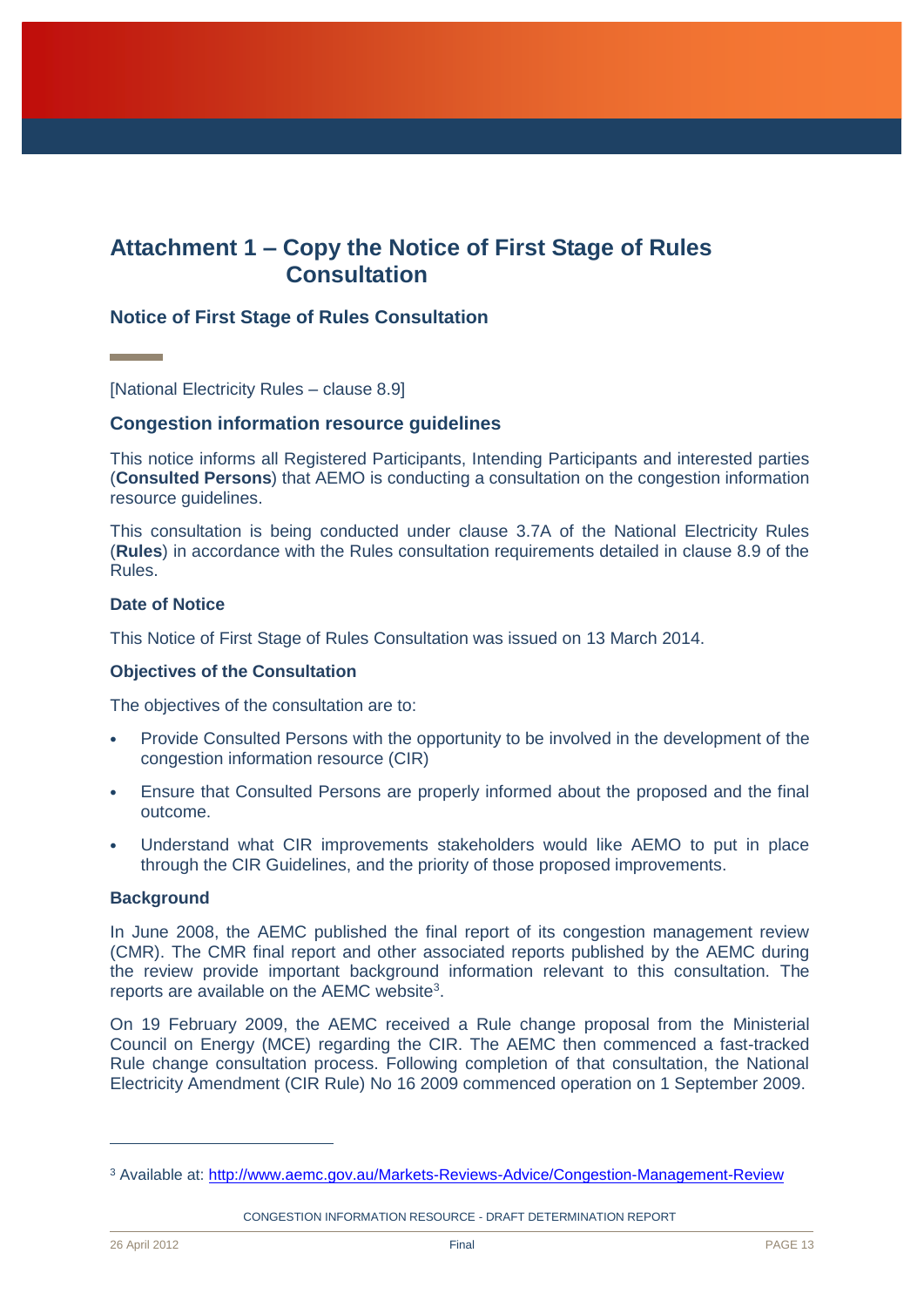Full details of the Rule change consultation leading to this Rule are available on the AEMC website. The information published by the AEMC in the making of this Rule is also relevant background to this consultation.

AEMO established the interim CIR in October 2009 and commenced a consultation on the first CIR in December 2009. When the consultation was completed in April 2010, AEMO published the CIR Guidelines on its website.

In accordance with clause 3.7A(d) of the Rules, AEMO annually conducts a formal stakeholder consultation to determine how or if the CIR Guidelines should be changed.

### **Matter under Consultation**

The matter under consultation is identified in clause 3.7A of the Rules. This clause provides:

(k)*AEMO* must develop and *publish* guidelines (the *congestion information resource guidelines*) in relation to:

(1) the categories of information to be contained in the *congestion information resource* including the source of that information;

(2) the scope and type of information to be provided by *Transmission Network Service Providers* in accordance with paragraphs (n) and (o);

(3) the processes to be implemented by *AEMO* to obtain the information from *Transmission Network Service Providers* in accordance with paragraphs (n) and (o);

(4) the determination of the intervals for updating and *publishing* the *congestion information resource* under paragraph (e); and

(5) the processes to be implemented by *AEMO* for providing *Market Participants*  with information under paragraph (g).

#### **The Consultation Process**

The following table contains an outline of the consultation process, including key dates. These are proposed dates and may be subject to change by AEMO.

| <b>PROCESS</b>                                                                                                                    | <b>DATE</b>   |
|-----------------------------------------------------------------------------------------------------------------------------------|---------------|
| Closing date for submissions received in response<br>to this Notice of First Stage of Rules Consultation                          | 22 April 2014 |
| Publication of the Draft Determination and Report<br>and invitation to make submissions in response to<br>the Draft Determination | 21 May 2014   |
| Closing date for submissions received in response<br>to the Draft Determination and Report                                        | 4 June 2014   |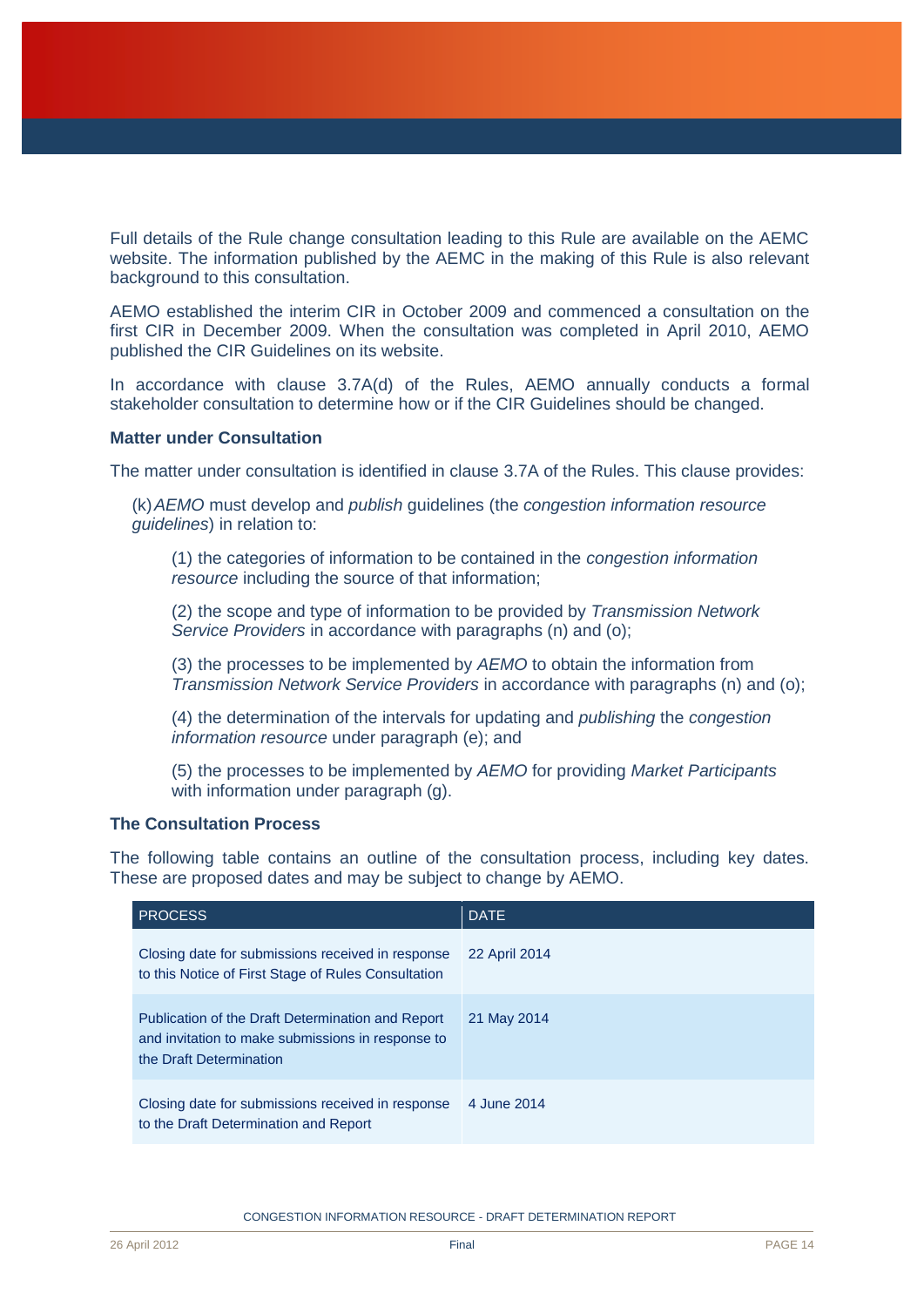Publication of the Determination and Report 17 July 2014

### **Invitation to Make Submissions**

AEMO invites written submissions on the CIR Guidelines. In particular, AEMO requests comments on the following:

- i. What additional information stakeholders consider should be included in the CIR.
- ii. What current congestion-related information AEMO should stop publishing.
- iii. AEMO's proposal to discontinue the current Quarterly Interconnector Performance Report and satisfy the requirements of NER 3.13.3(p) as follows:
	- o Publish a new document on nominal interconnector capacities which will include the limits for each interconnector and the major factors influencing capacity. This document will be updated when changes occur.
	- $\circ$  Modify the Monthly Constraint Report to provide a history of binding constraint equations setting interconnector limits. This would include a brief explanation of the constraint equation, including whether this was a system normal or an outage constraint.
	- $\circ$  Publish the full list of constraint equations that set the interconnector limits and the hours for which they set the limits, along with the annual NEM Constraint Report.

Section 5.2 of the CIR Guidelines will be updated to reflect the proposed changes.

Comments are also invited on any other issues relating to the consultation subject matter.

Please identify any information in your submission that you consider to be confidential, and provide the reasons why you wish that information to be treated as confidential. AEMO reserves the right to publish material that it does not consider to be confidential, despite your submission as to its confidentiality.

Note that material identified as confidential may be accorded less weight in the decisionmaking process than material that is published.

#### **Closing Date for Submissions**

Submissions in response to this Notice of First Stage of Rules Consultation should reach AEMO by 5:00pm EST on 22 April 2014.

AEMO has discretion to consider late submissions. Any late submission should explain:

- 1. The reason for the lateness.
- 2. The detriment to you if AEMO fails to consider your submission.

#### **Meetings**